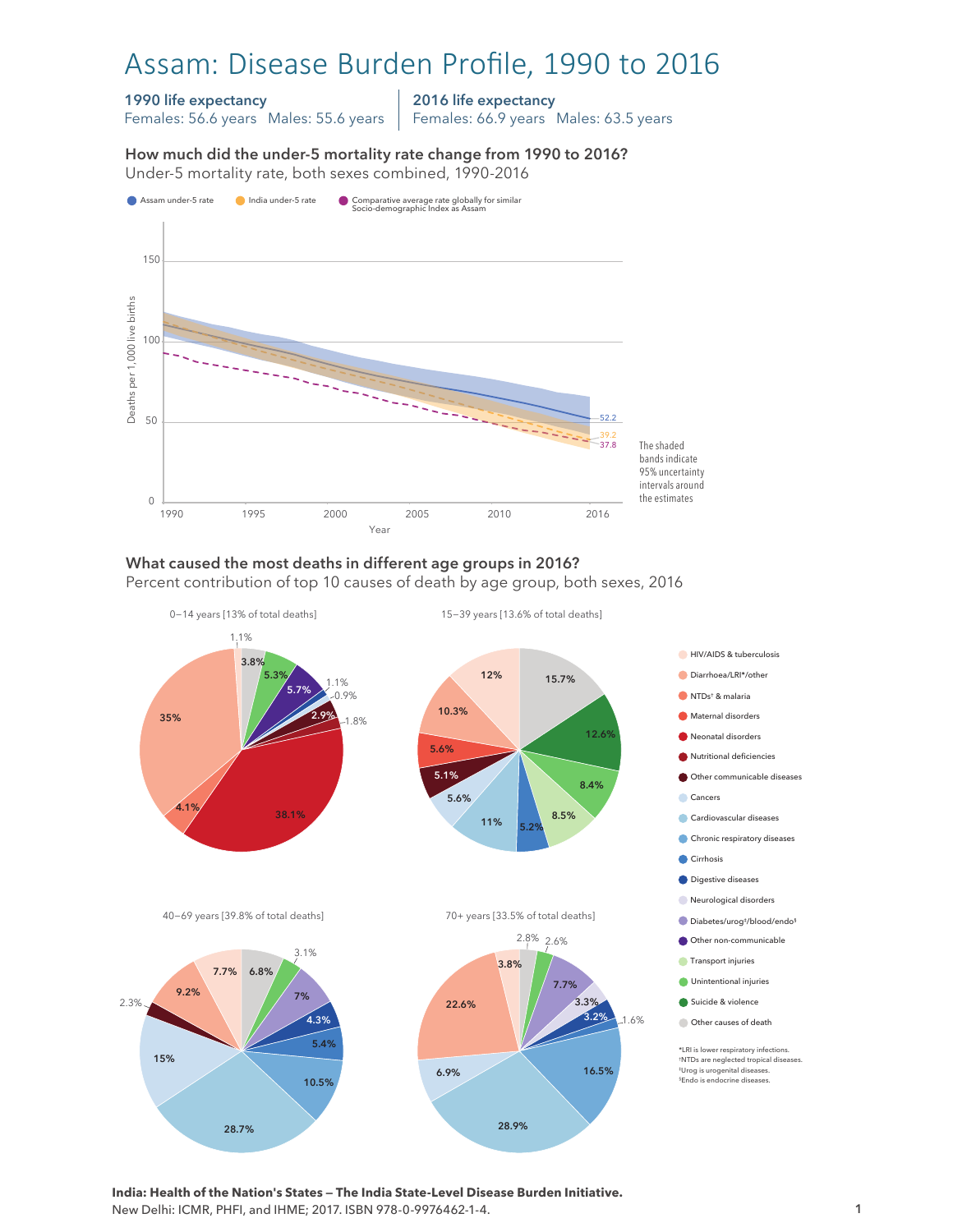## Proportion of total disease burden from:

## Premature death: 71.3% | Disability or morbidity: 28.7%

### What caused the most years of life lost, by sex, in 2016?

Top 15 causes of YLLs, ranked by percent for both sexes combined, 2016



## What caused the most years lived with disability, by sex, in 2016?

Top 15 causes of YLDs, ranked by percent for both sexes combined, 2016



\*Sense organ diseases includes mainly hearing and vision loss.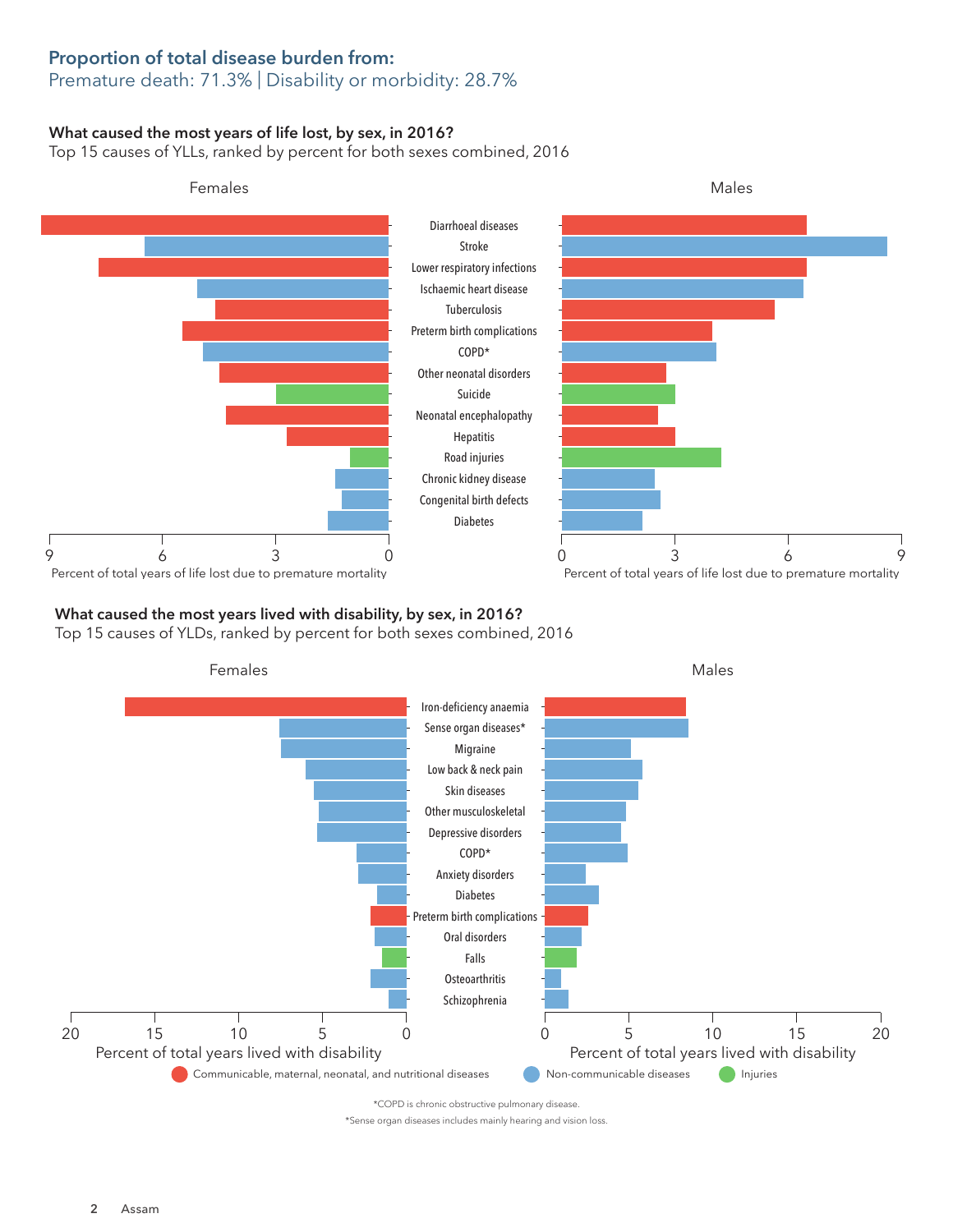## Proportion of total disease burden from: CMNNDs: 38.5% | NCDs: 51.2% | Injuries: 10.3%

How have the leading causes of death and disability combined changed from 1990 to 2016? How have the leading causes of death and disability combined changed from 1990 to 2016? Change in top 15 causes of DALYs, both sexes, ranked by number of DALYs, 1990-2016



What caused the most death and disability combined across age groups in 2016? What caused the most death and disability combined across age groups in 2016? Percent of DALYs by age group, both sexes, 2016 Percent of DALYs by age group, both sexes, 2016



The number in the bracket on top of each vertical bar is the ratio of percent DALYs to population for that age group. The number in parentheses after each age group on the x-axis is the percent of population in that age group.